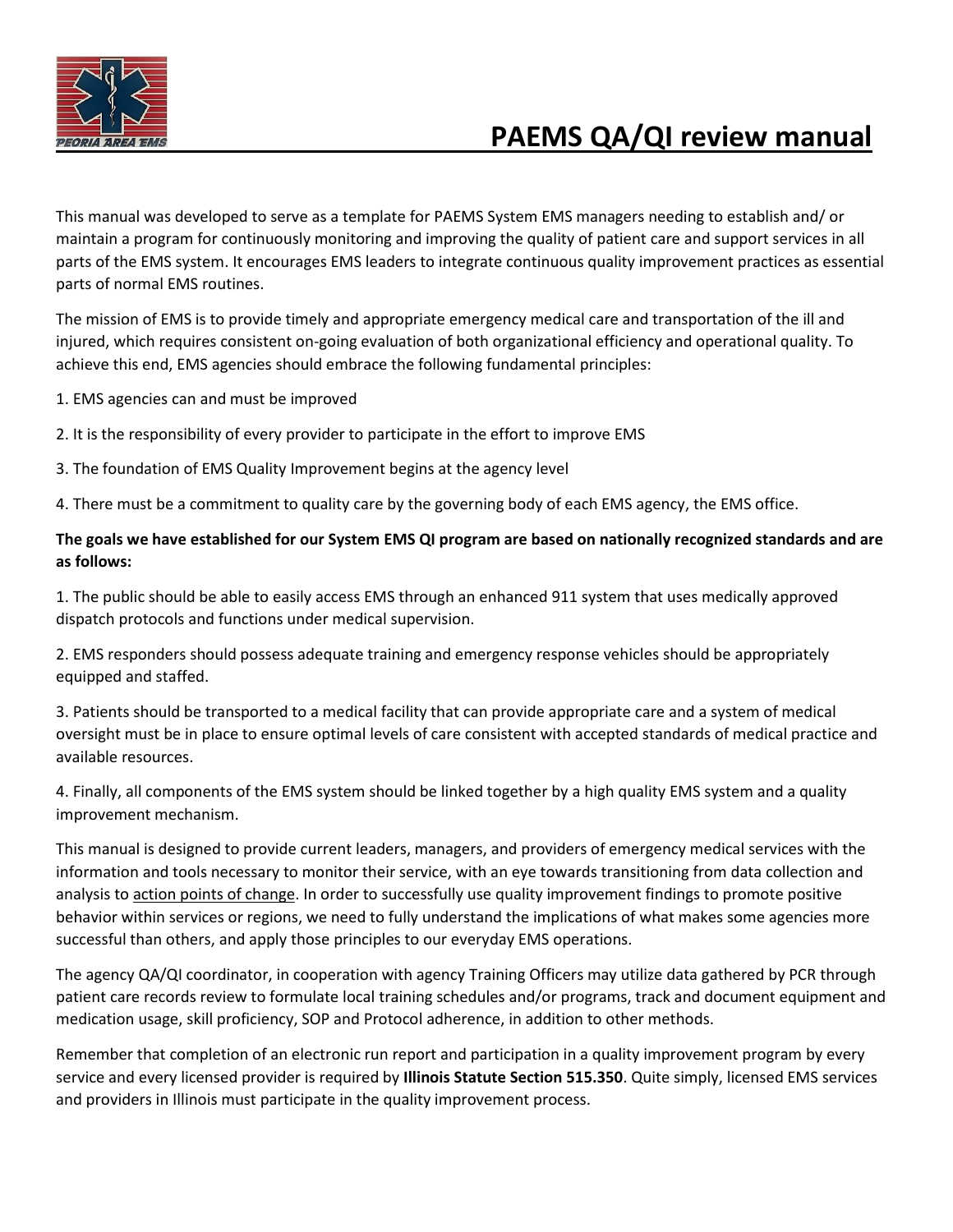### **QI Activities:**

QI activities are comprehensive in their scope and encompass many strategies. They utilize a number of approaches and models of problem solving and analysis. These activities, while distinct, are inter-related and address clinical and system issues from three perspectives:

-Prospective: Working proactively to mitigate future issues before they occur through training and active involvement.

-Concurrent: Assessing issues and addressing them as they happen.

-Retrospective: Examining the data we have collected to provide additional insight into the efficacy, effectiveness and efficiency of the agency. This is done through protocol changes via evidence based medicine.

### **Reasons for QA/QI data collection and event reporting:**

**Provider Recognition-** the QI program may regularly recognize the efforts made by providers, in order to promote high quality patient care.

**Data Collection and Analysis -** The collection of data allows the agency and Peoria Area EMS System to identify frequency, trends, improvements, declines and other areas that are actionable.

**Patient Care Report (PCR) Reviews -** PCRs are a valuable source of information of the quality of patient care delivery and data trends.

**Skill Maintenance -** QI analysis can identify deficiencies in skills or procedures. These skills and procedures should receive performance review and testing.

**Continuing Education (CE)-** covers regulatory and mandated training as well as educational needs as a result of QA/QI findings

**Protocol and Procedure Review -** Regular timely review of treatment protocols is imperative. Review is important to update medical procedures and apply new rules and regulations that may affect patient care.

**Generating Activity Reports -** Activity reports such as cardiac arrest & airway reports are summaries of various measurable events that can be based on the Peoria Area EMS system. These reports can be used to establish trends, consistencies and rates of proficiency. These reports can help to establish training needs or identify the need for system changes.

**Benchmarking -** comparison of a system's performance statistics against the national, state, regional or locally established performance levels.

**EMS Event Review Process** - Issues or concerns can come from a variety of sources and may be clinical, operational or both. Peoria Area EMS agency events are to be reviewed and the characteristics of the events measured and analyzed for improvement of the Peoria Area EMS system. If a provider or department member(s) observes what appears to be inadequate/poor patient care practices, or an area that can be improved upon they should first address the provider. If further intervention is needed they should contact an officer of the agency for further follow up. If the agency supervisor feels that Peoria Area EMS System should be involved they should inform the EMS office for review by the Medical Director.

**Equipment/Technology Evaluation-** QA/QI plays an important role in creating processes to objectively evaluate and analyze new gear, equipment and technology.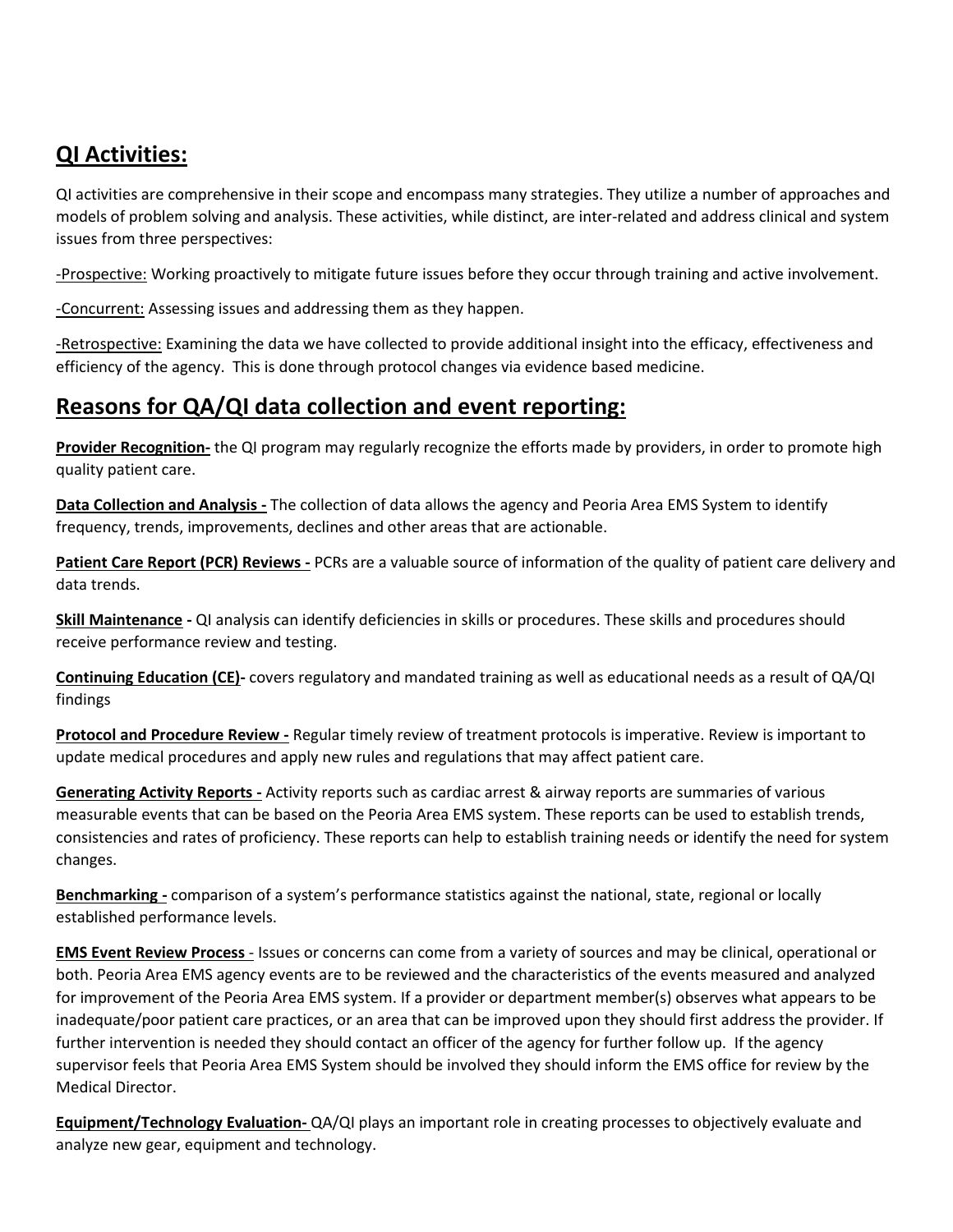## **Mandatory vs Voluntary reporting:**

It is important to note that there are two main types of event reporting systems, mandatory and voluntary. Mandatory reporting systems have two major downfalls: They are often punitive in nature (a barrier to self-reporting), and their reporting criteria select for accidents and errors which cause harm. Thus, "near-miss" data, which are known to be highly valuable for predicting future problems, are absent from the database. The importance of near-miss reporting and analysis has been emphasized by the Institute of Medicine. In medicine, near misses are thought to occur 300-400 times more often than adverse events, and the higher rate allows for more powerful analysis. Non-punitive voluntary reporting systems avoid both of these vulnerabilities: they have a high degree of acceptance among system participants and therefore capture a much larger proportion of actual errors. They also permit participants to report "near-miss" events, increasing the total amount of analyzable information that is captured. The Institute of Medicine, Agency for Healthcare Research and Quality, American College of Emergency Physicians, and other prominent medical organizations all support standardized systems of event reporting as a method for improving patient safety. PAEMS would like to see "near miss" data in the form of an incident report submitted by the QA/QI coordinator. PAEMS would like to see that the "near miss" was addressed with the provider and an understanding of what could have happened is documented.

### **What is required of the PAEMS agency:**

The first requirement for a quality oversight program is to set a target goal. Through establishment of protocols, policies and procedures, all field providers should clearly be able to understand what they are expected to do to meet the System-defined "standard of care". Protocols, policies and procedures are used to identify the expected level of performance for the agency based upon the established PAEMS protocols. Additionally specific requirements are as follows:

- 1. PAEMS participating agencies shall provide PAEMS QA/QI coordinator access to PCR's, whether via software access or monthly submission of all PCR's to the EMS office. **IDPH Code** *515.350c*
- 2. PAEMS non-transporting agencies must submit all PCR's via email or fax to our office and to the State of Illinois. **IDPH Code** *515.350b*
- 3. Any and all incident reports submitted to PAEMS must have corresponding PCR along with any supporting documentation attached.
- 4. Cardiac Arrest & Airway Management reports along with corresponding PCR shall be completed and emailed or faxed to PAEMS office by the next business day.
- 5. DEA controlled substances forms must be submitted to the EMS office monthly.
- 6. Monthly CE training topic & roster shall be submitted to the EMS office.

#### **Additionally participating agencies in the Peoria Area EMS System must notify the EMS Office of the following:**

1. Notify the System in any instance when the agency lacks the appropriately licensed and System-certified personnel to provide 24-hour coverage. Transporting agencies must apply for an ambulance staffing waiver if the agency is aware a staffing shortage is interfering with the ability to provide such coverage.

2. Notify the System of agency personnel changes and updates within 10 days. This includes addition of new personnel and resignations of existing personnel. Rosters must include: Name/level of provider, license number, expiration date, current address, phone number, date of birth, and B-med certification status.

3. Notify the System anytime an agency is not able to respond to an emergency call due to lack of staffing. The report should also include the name of the agency that was called for mutual aid and responded to the call.

4. Notify the System of any incident, via incident report within 24 hours, which could or did adversely affect the patient, fellow responders, or the System.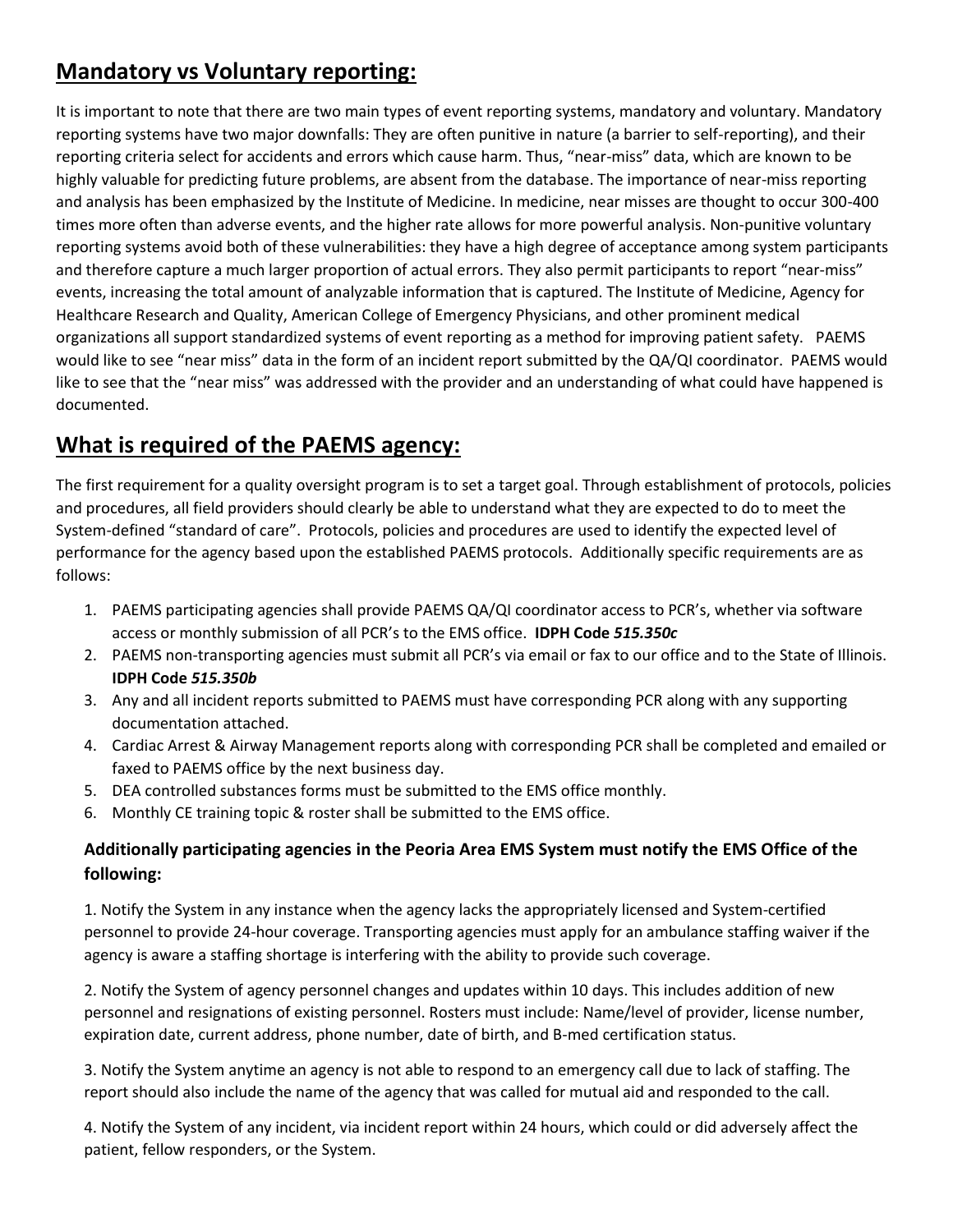5. Provide the EMS Office with updated copies of FCC Licenses and Mutual Aid Agreements upon expiration.

6. Notify the System of any changes in medical equipment or supplies.

7. Notify the System of any changes in vehicles. Vehicles must be inspected by the System and the appropriate paperwork must be completed prior to the vehicle being placed into service.

8. Notify the System if the agency's role changes in providing EMS.

9. Notify the System if the agency's response area changes.

10. Notify the System if changes occur in communication capacities or equipment.

11. Glucometer logs. Testing should be done a minimum of once per week, any time a new bottle of strips is put into service and any time the glucometer is dropped. Glucometer logs should be kept in the ambulance (or other vehicle) and must be made available upon request of EMS Office personnel.

12. All agencies and agency personnel are to comply with all of the requirements outlined in HIPAA regulations with regard to protected health information.

13. Provide a copy of all provider's licenses who are on their roster, and submit such a roster along with appropriate paperwork to the EMS office anytime that a change is made.

It is the responsibility of the QAQI officer to review the required number of charts for completeness and accuracy. The QAQI officer along with other agency designated officers are tasked with documenting and correcting deficiencies in charts and working with their agency personnel to improve charting procedures.

Below are the required criteria for review of the standard patient care report for EMR-ALS agencies. Any deficiencies should be corrected by the agency as needed.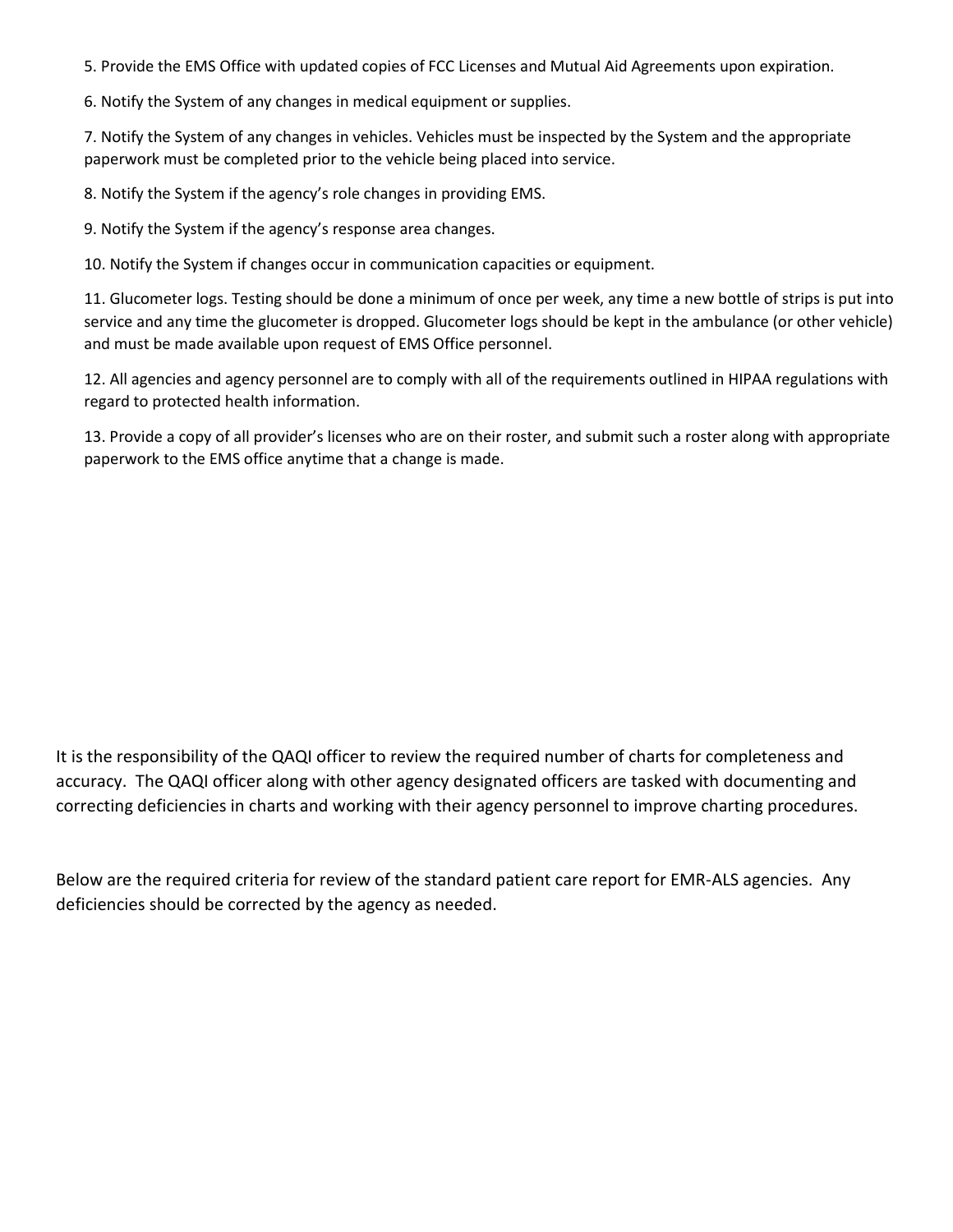### **EMR & BLS non- transport and transport agency charts QA/QI procedure**

All reviewed (QA/QI) charts should be reviewed for the following: -Recognition of the chief complaint and proper protocol adherence. -Dispatch-En Route-Scene-At Patient-Transport-At Hospital-Back in Service times. -Applicable AVPU, SAMPLE, and OPQRST criteria documented. -Adequate vital sign acquisition and at regular intervals. -Proper medication dosages and routes of administration. -Secondary and ongoing assessments throughout the call. -Changes in patient condition and proper adjustments in treatments. -Notification methods and times to the receiving facility if applicable. -Quality of the narrative, preferably utilizing SOAP method.

#### **ILS & ALS transport and non-transport agency reviewed charts QA/QI procedure**

All reviewed (QA/QI) charts should be reviewed for the following:

-Recognition of the chief complaint and proper protocol adherence.

-Dispatch-En Route-Scene-At Patient-Transport-At Hospital-Back in Service times.

-Applicable AVPU, SAMPLE, and OPQRST criteria documented.

-Adequate vital sign acquisition and at regular intervals.

-Proper medication dosages and routes of administration.

-ILS & ALS specific interventions.

-Secondary and ongoing assessments throughout the call.

-Changes in patient condition and proper adjustments in treatments.

-Notification methods and times to the receiving facility if applicable.

-Quality of the narrative, preferably utilizing SOAP method.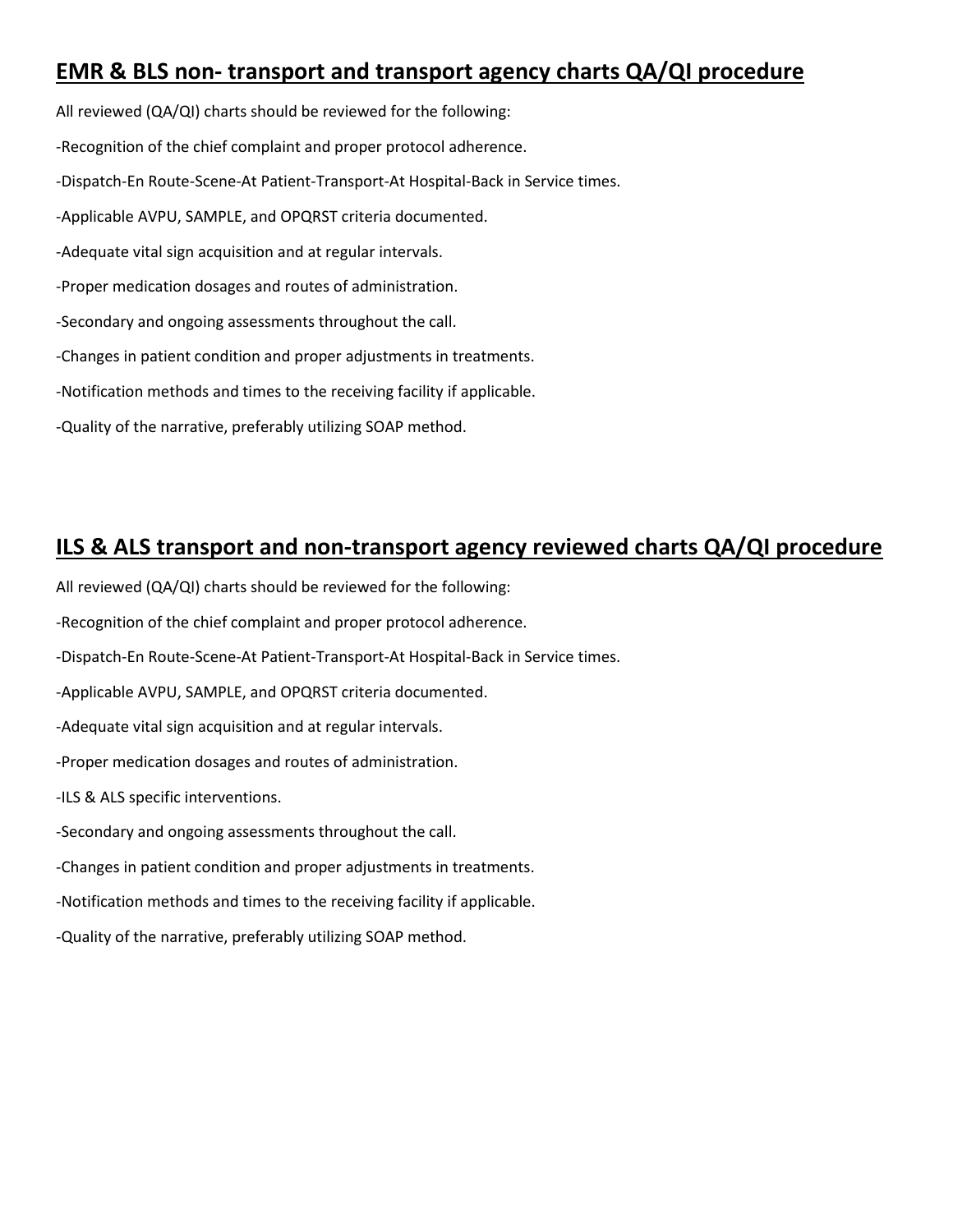## **PAEMS Agency Minimum QA/QI expectations**

1-400 PCR's per year QA/QI 100% 401-600 PCR's per year QA/QI 80% 601-1000 PCR's per year QA/QI 50% 1001+ PCR's per year QA/QI 30%

Specific chief complaints or types of calls must be reviewed regardless of the outcome. These specific calls are to be reviewed, catalogued, and filed within the agency. PAEMS reserves the right to audit an agency and request these reports.

**Below are the specific calls and/or complaints to be reviewed.**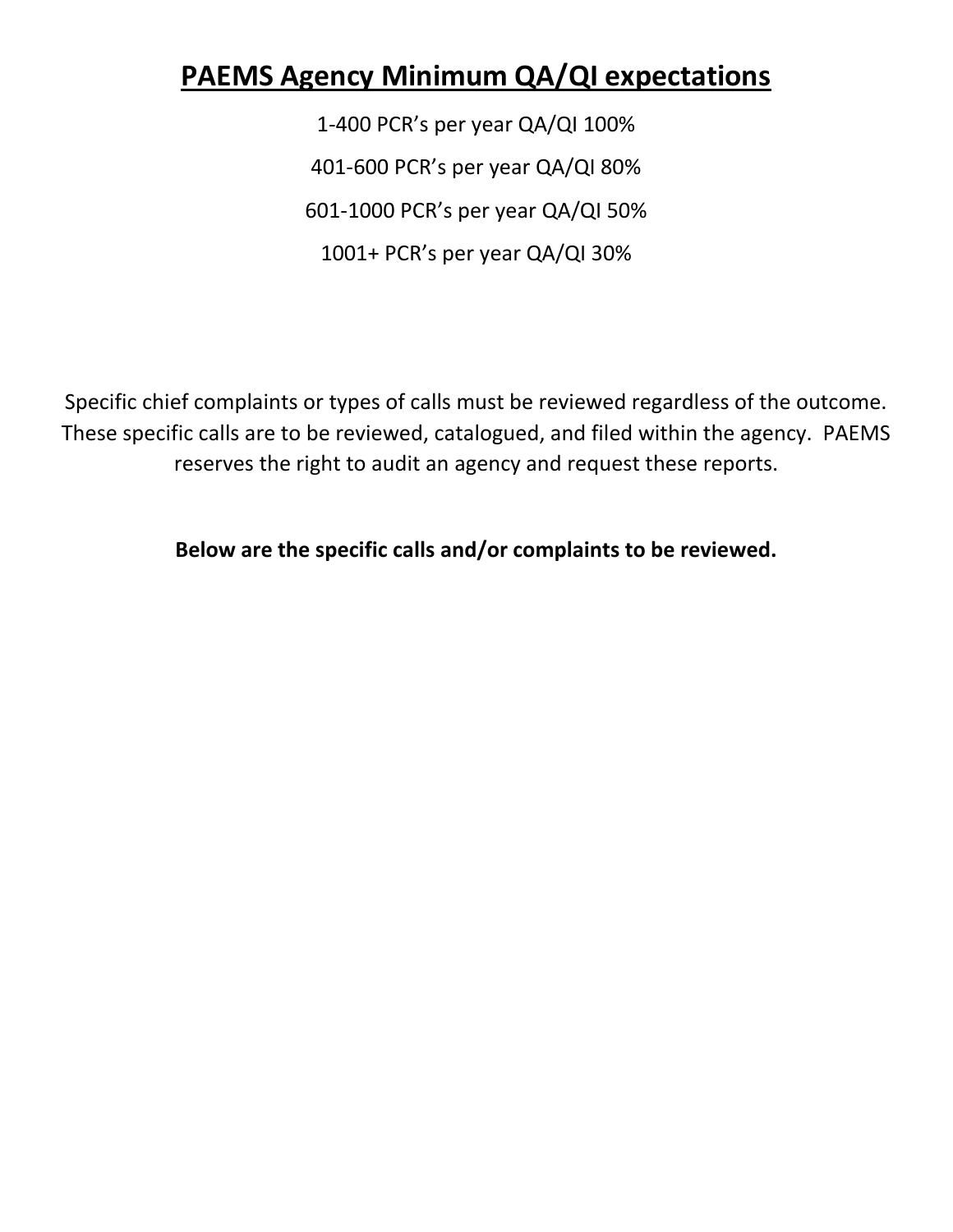## **Airway Control QA/QI Procedure**

Any call where an adjunct is utilized to protect, take control of, or make patent a patient's airway. OPA/ NPA, IGel, or ETT adjuncts included in protecting and securing a patient airway.

#### **EMR/ EMT**

Early recognition of poor airway compliance.

Establish airway patency with appropriate simple technique or invasive procedure to acquire adequate rate, rhythm, and depth of respirations based upon the patient's age and condition.

If an airway adjunct was utilized were manual c spine maneuvers needed and maintained?

If an IGel is utilized was it properly prepared, sized, and placed per protocol?

Were there any patient complications prior to or post airway maneuver?

ALS intercept along with agency and if not, why

### **ILS/ ALS**

Implement EMR/EMT procedures

Was a pre intubation assessment performed to establish Cormack-Lehane scale Grade 1-4?

Appropriate sized ETT selected, lubricated, and tested for inflation of the cuff?

Was a Bougie utilized?

Did the provider preoxygenate and prepare the airway (suctioning, positioning)?

Was there proper visualization of the cords and multiple criteria for verification of tube placement?

Use of ETCO2 detector and listening for epigastric sounds and lung sounds?

If a misplaced tube is detected did they reattempt or discontinue and move to IGel placement?

Was manual C spine stabilization maintained, if applicable?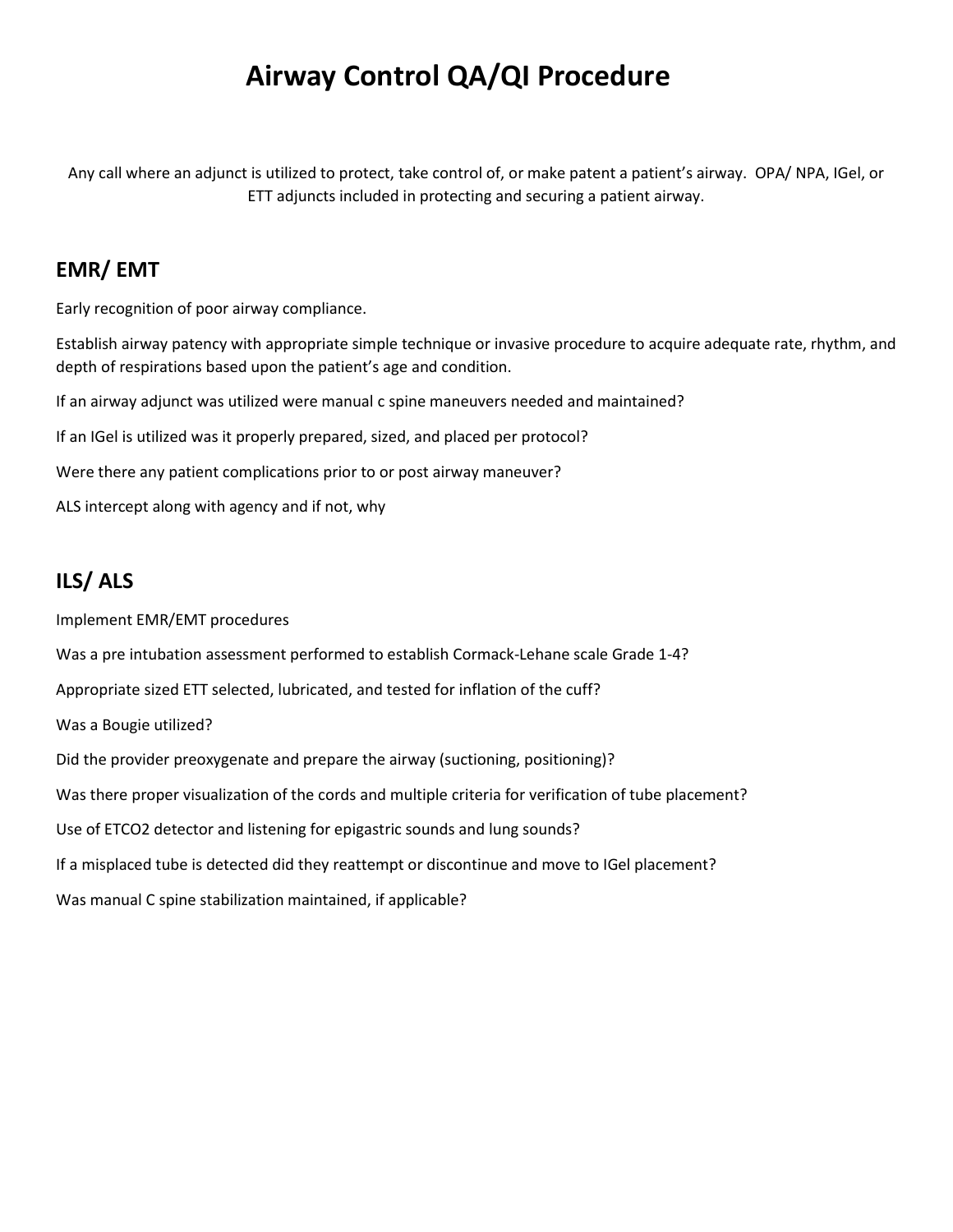## **STEMI QA/QI Procedure**

Any call where a patient is exhibiting signs and symptoms of a possible STEMI with or without a confirmed 12 lead STEMI.

#### **EMR/EMT**

Were ASA and/ or Nitro SL administered per protocol, and was there a change in pain levels? Was the patient placed on O2? If not why? Was a 12 lead ECG performed and transmitted within 10 minutes of patient contact? Was a STEMI declared via TWIAGE or Medical Control? ALS intercept along with agency if not, why?

### **ILS/ ALS**

Implement EMR/EMT procedures Was pain control medication administered? Was any other medication administered and why? Were serial 12 leads acquired?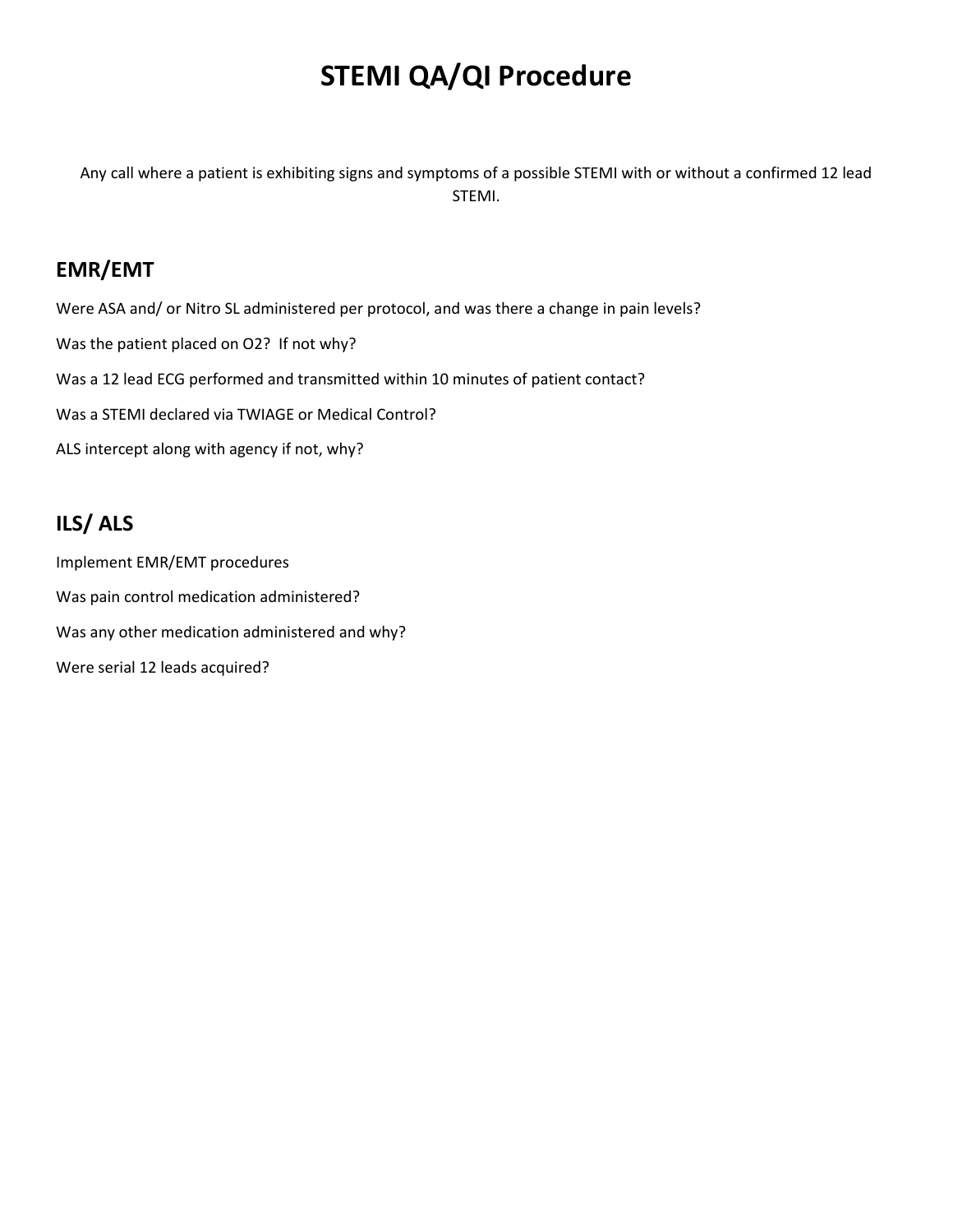## **Cardiac Arrest with or without ROSC**

Any call where the patient is confirmed pulseless and/ or apneic.

#### **EMR/ EMT**

Early recognition of condition of the patient. CPR and following AHA guidelines for BLS providers. Basic Airway Control Procedures (See above). Use of AED-# of shocks and intervals. Need for Narcan or Glucagon? Assess viability of the patient with notification of DAS. ALS intercept along with agency and if not, why

#### **ILS/ ALS**

Implement EMR/ EMT Procedures Utilization of AHA guidelines for ALS providers Use of an advanced airway control (See above) Was there IV/IO access and attempts vs success? Medication administration Utilization of cardiac monitor/ defibrillator with detailed manual rhythm recognition Investigations into H's and T's

#### **After ROSC (all levels of care)**

Was targeted temperature regulation implemented? Was a 12 lead ECG acquired? Notification to receiving facility Review of times and intervention intervals per AHA guidelines Post-ROSC reassessment of the airway, vital signs, and neurologic response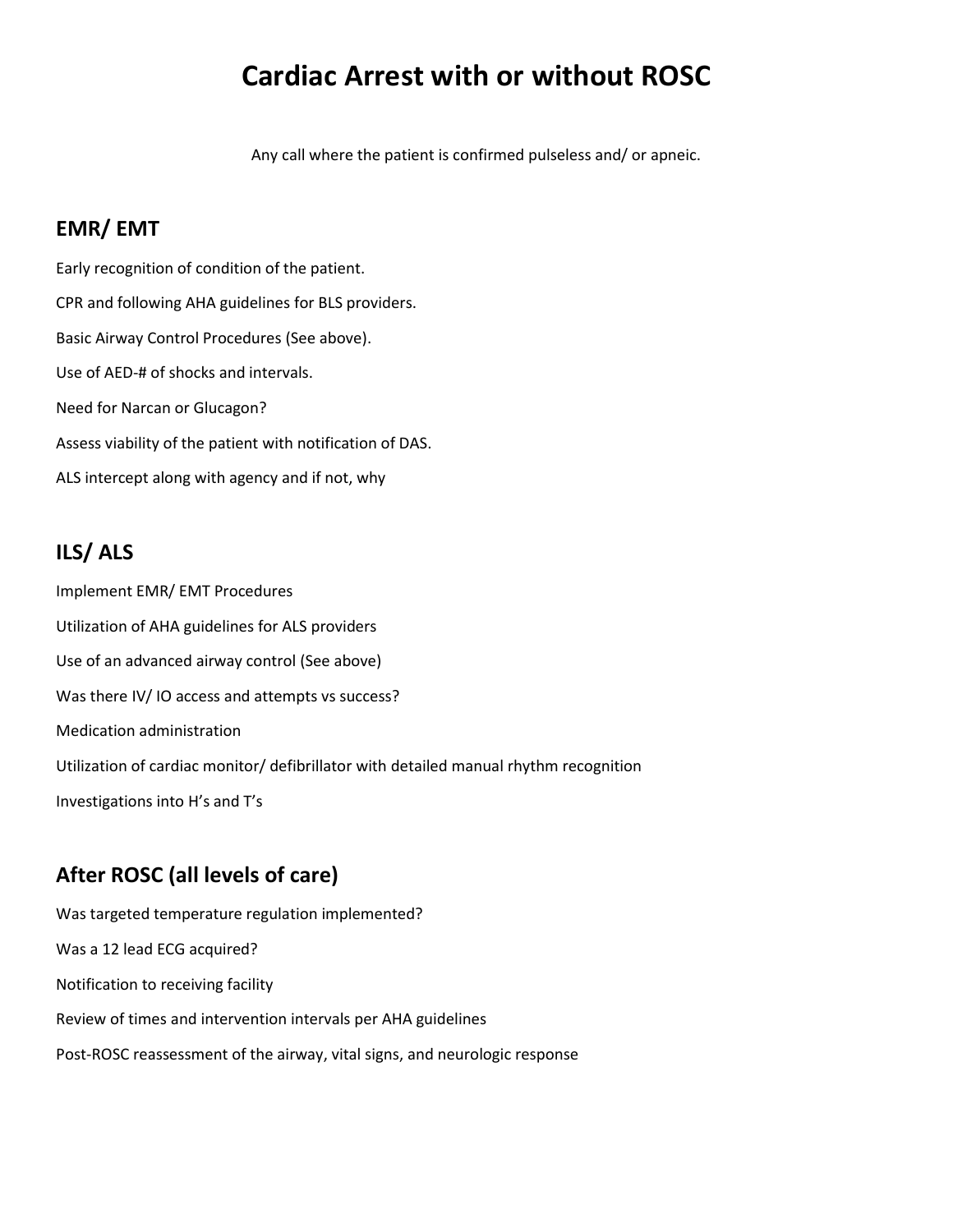## **Suspected Stroke QA/QI Procedure**

Any call where the patient exhibits signs and/ or symptoms of a possible stroke with or without confirmation.

#### **EMR/ EMT**

Recognition of condition and early FAST exam procedure followed Blood glucose analysis and necessary treatment if applicable O2 administration, if not why? 12 lead ECG within 10 minutes of patient contact Establish last known normal ALS Intercept along with ALS agency and if not, why

## **ILS/ ALS**

Implement EMR/ EMT Procedures IV access attempts vs success Early notification to receiving facility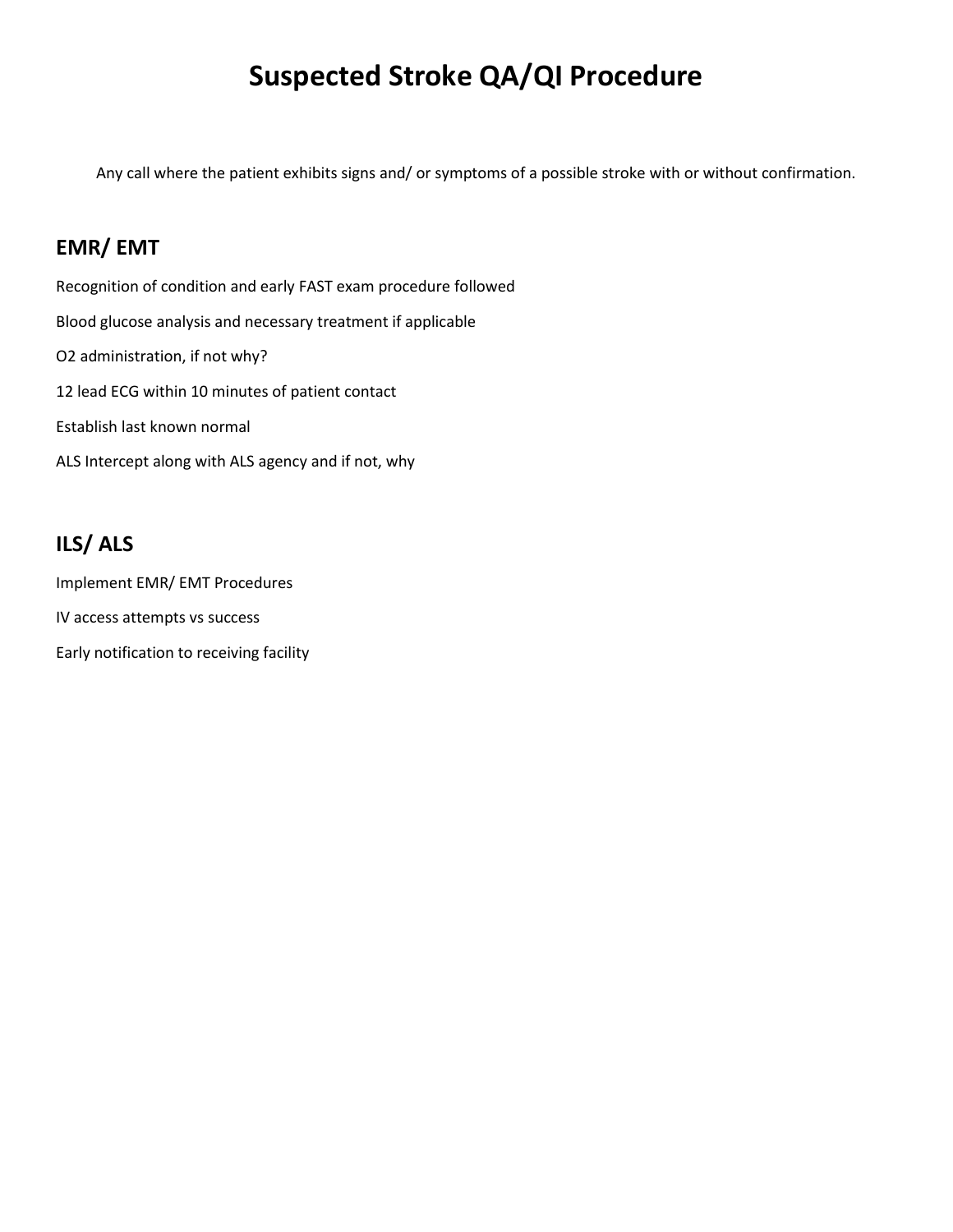## **Sepsis QA/QI Procedure**

Any call where the patient exhibits signs and symptoms of Sepsis such as HR>90, RR >22, Hypo or Hyper thermic, ALOC, AMS, and/ or possible confirmed infection.

### **EMR/ EMT**

Early recognition of patient's condition and possible S/S of Sepsis per Sepsis Protocol Blood glucose analysis Acquire patient temperature Maintaining warm environment ALS Intercept along with agency and if not, why Early Notification to receiving facility

## **ILS/ ALS**

Implement EMR/EMT Procedures IV/IO access attempts vs success along with fluids administered Sepsis specific notification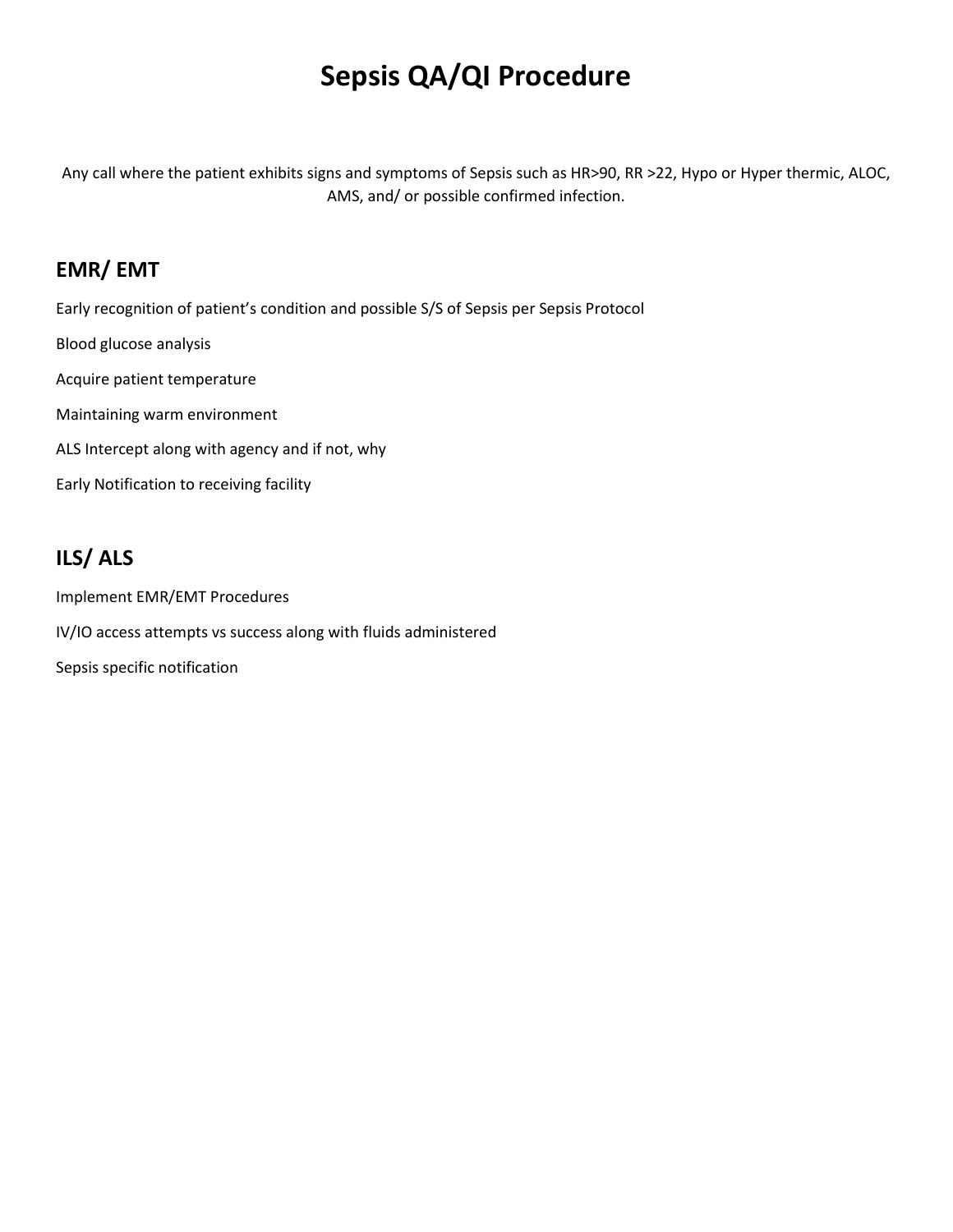## **Dead at Scene QA/ QI Procedure**

### **All Providers**

Obvious signs of death must be present per protocol Was call to medical control/ coroner made? Did the provider acquire a 4 lead strip of 6 seconds Asystole-if not why? Possible etiology with history and all patient demographics Was Police or Fire on scene and who took over custody of the body? If any other QA/QI procedure is applicable include in this review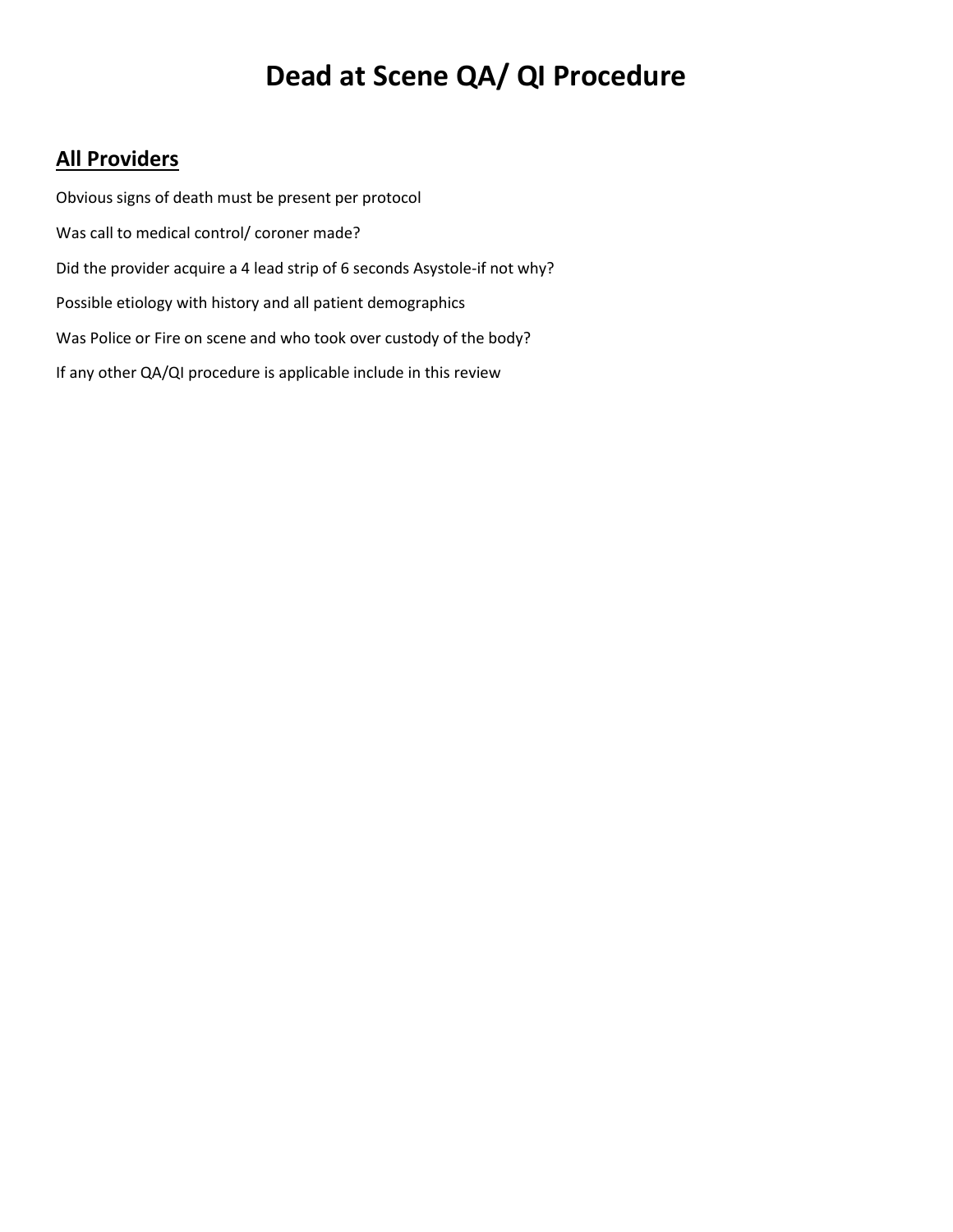## **Level 1 or 2 Trauma QA/QI Procedure**

### **EMR/EMT**

Early recognition of MOI and patient condition Appropriate C-Spine precautions and spinal immobilization procedures Limiting scene time <10 minutes Establish AVPU and GCS early and often ALS Intercept along with agency and if not, why Early notification to the appropriate receiving facility

#### **ALS**

Implement EMR/ EMT Procedures Limiting on scene procedures IV/IO access and fluid administration en route to the receiving facility Medication administration (TXA) Early notification to the appropriate receiving facility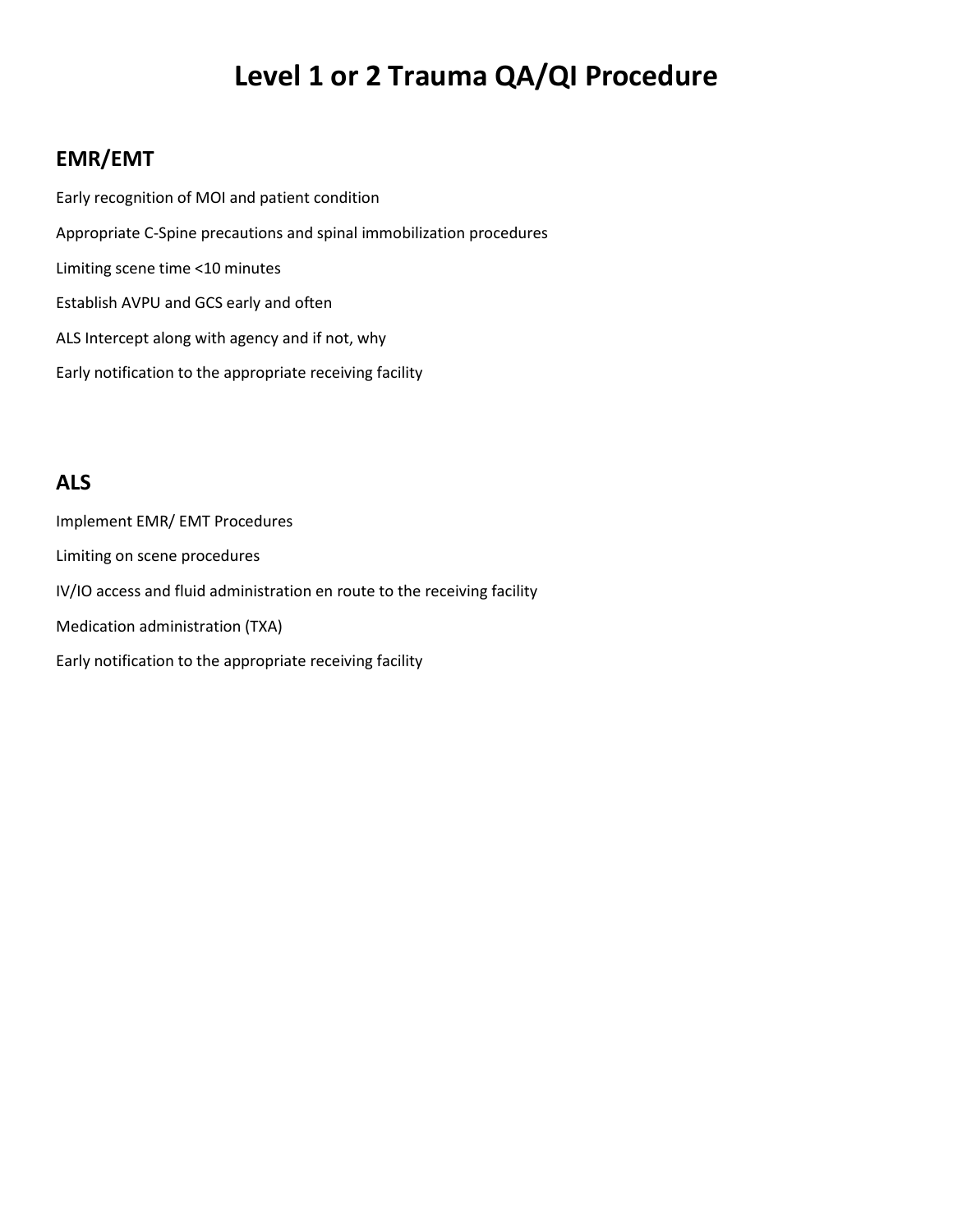## **Violent or Aberrant Situations QA/QI Procedure**

#### **All Providers**

If there was a crime scene was PD on scene, or were they notified-and by whom? In situations of apparent abuse was all mandated reporting completed? Were restraints utilized properly per protocol? Was the patient under arrest? Were wounds or injuries documented properly and thoroughly? Was the patient transported to the proper facility? Was evidence collected and transported with the patient? Was there suspected human trafficking? Were there any injuries to the crew or other responders, and by what means? Was hospital security notified and/ or was PD on board during transport?